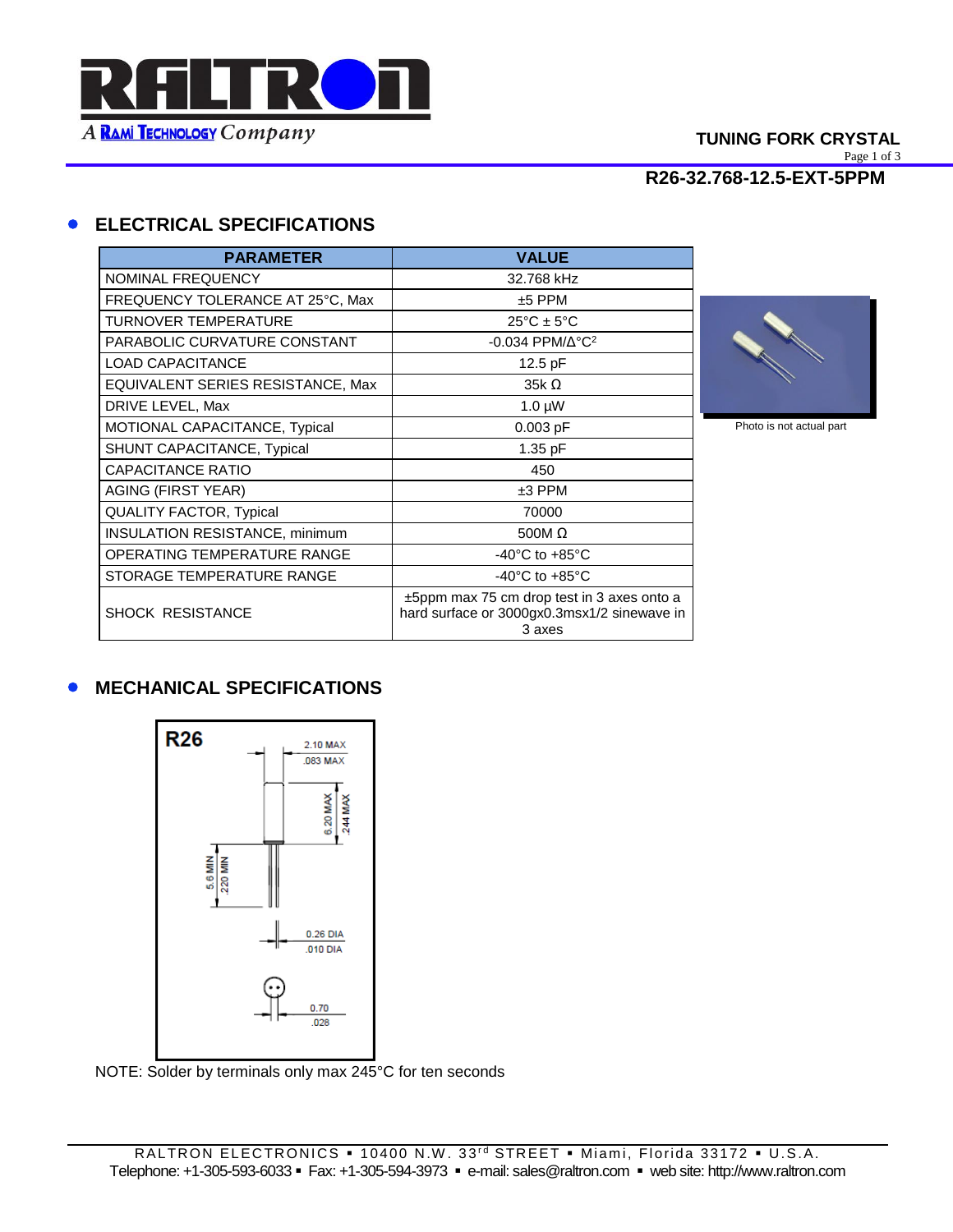

## **TUNING FORK CRYSTAL**

Page 2 of 3

**R26-32.768-12.5-EXT-5PPM**

## **• REFLOW PROFILE**



| <b>Reflow profile</b>               |                              |                      |
|-------------------------------------|------------------------------|----------------------|
| <b>Temperature Min Preheat</b>      | $\mathsf{T}_{\mathsf{SMIN}}$ | $150^{\circ}$ C      |
| <b>Temperature Max Preheat</b>      | I smax                       | $200^{\circ}$ C      |
| Time $(T_{SMIN}$ to $T_{SMAX}$ )    | ts                           | 60-180 sec.          |
| Temperature                         |                              | $217^{\circ}$ C      |
| Peak Temperature                    | Tр                           | $260^{\circ}$ C      |
| Ramp-up rate                        | $R_{UP}$                     | $3^{\circ}$ C/s max. |
| Ramp-down rate                      | R <sub>DOWN</sub>            | $6^{\circ}$ C/s max. |
| Time within 5°C of Peak Temperature | tь                           | 10 <sub>s</sub>      |
| Time t[25°C] to Peak Temperature    | t[25°C] to Peak              | 480 s                |
| Time                                |                              | $60 - 150$ s         |

## **ENVIRONMENTAL**

| <b>PARAMETER</b>                | <b>VALUE</b>                |
|---------------------------------|-----------------------------|
| MOISTURE SENSITIVITY LEVEL      |                             |
| RoHS-2                          | 5/6 COMPLIANT, EXEMPTION 7a |
| <b>REACH SVHC</b>               | <b>COMPLIANT</b>            |
| HALOGEN-FREE                    | <b>COMPLIANT</b>            |
| <b>ESD CLASSIFICATION LEVEL</b> | N/A                         |
| <b>TERMINATION FINISH</b>       | Sn                          |